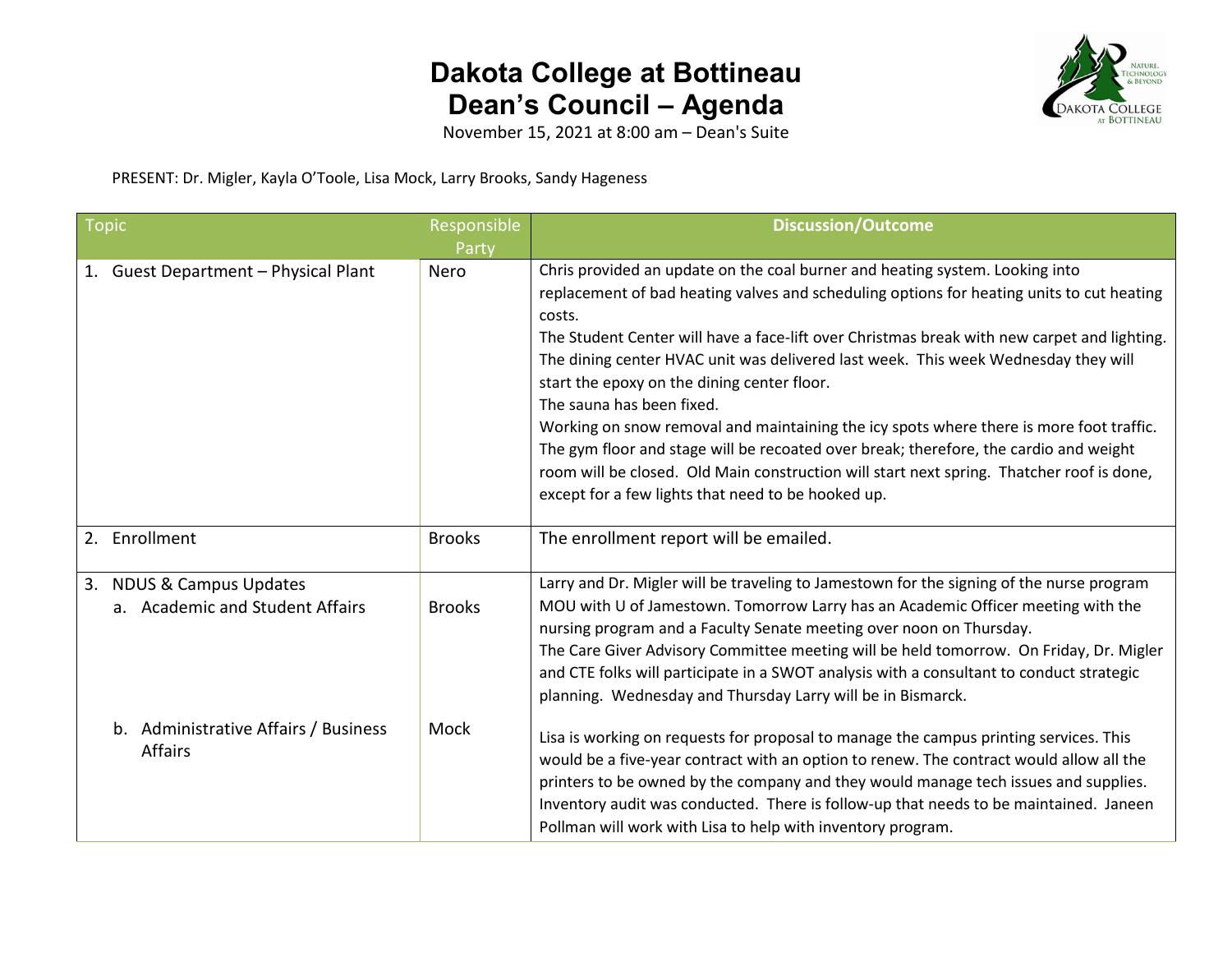## **Dakota College at Bottineau Dean's Council – Agenda**



|                                  |          | $-$ ROTTINIEALL                                                                                                                                                                                                                                                                                                           |
|----------------------------------|----------|---------------------------------------------------------------------------------------------------------------------------------------------------------------------------------------------------------------------------------------------------------------------------------------------------------------------------|
|                                  |          | Farmers Market Promotion and USDA grant reports were due last week. There is a new<br>entry system developed and reimbursement may take a little longer than usual.<br>Lisa will be gone Thursday-Monday, back on Tuesday.<br>A review of the CTE center architect qualifications will be conducted this week. Interviews |
|                                  |          | will be set up after review.                                                                                                                                                                                                                                                                                              |
|                                  |          | Selected EAPC for nursing project renovation of Old Main.                                                                                                                                                                                                                                                                 |
| c. Distance Education            | O'Toole  | Kayla shared that advising has been busy meeting with sports teams to get registered for                                                                                                                                                                                                                                  |
| Council/Distance Ed and Academic |          | spring classes. The writing center has been busy this semester. A community ed class in                                                                                                                                                                                                                                   |
| <b>Support Services</b>          |          | wreath making was held last week with good attendance. Events were held virtually last                                                                                                                                                                                                                                    |
|                                  |          | week in celebration of National Distance Learning Week.                                                                                                                                                                                                                                                                   |
|                                  |          | Blackboard navigation meeting was held last week.                                                                                                                                                                                                                                                                         |
|                                  |          | Dual Credit paperwork is already starting to come. Kayla will be setting up the spring                                                                                                                                                                                                                                    |
|                                  |          | instructor schedules and contracts to be sent over the next few weeks.                                                                                                                                                                                                                                                    |
| d. Public Affairs Council        | Hageness |                                                                                                                                                                                                                                                                                                                           |
|                                  |          | Sandy reviewed the news releases to be sent this week. The Campus Forum will be held                                                                                                                                                                                                                                      |
|                                  |          | on Wednesday this week.                                                                                                                                                                                                                                                                                                   |
| e. Athletics                     | Migler   | An internal posting in place for the AD.                                                                                                                                                                                                                                                                                  |
| Chancellor's Cabinet / Dean's    |          | Teams are doing well with recent games.                                                                                                                                                                                                                                                                                   |
| Update                           |          |                                                                                                                                                                                                                                                                                                                           |
|                                  |          | The Chancellor's cabinet was held last week. They reviewed the Federal vaccine mandate.                                                                                                                                                                                                                                   |
|                                  |          | Higher Ed will be exempt from HB 1511 bill that was passed in the recent special                                                                                                                                                                                                                                          |
|                                  |          | legislative session.                                                                                                                                                                                                                                                                                                      |
|                                  |          | Review of faculty contract deadline dates is under review at the system level.                                                                                                                                                                                                                                            |
|                                  |          | Legislative Session approved the ARPA funds which were granted in large sums to BSC,                                                                                                                                                                                                                                      |
|                                  |          | MSU, UND and NDSU for capital projects.                                                                                                                                                                                                                                                                                   |
|                                  |          | The Office of the Attorney General made a legal determination that all campuses                                                                                                                                                                                                                                           |
|                                  |          | accepting Challenge Grant funds must sign off a determination that they do not have                                                                                                                                                                                                                                       |
|                                  |          | relationships with or accept funds from organizations that support or provide abortions.                                                                                                                                                                                                                                  |
|                                  |          | The legislature also passed legislation that prevents the teaching of critical race theory.                                                                                                                                                                                                                               |